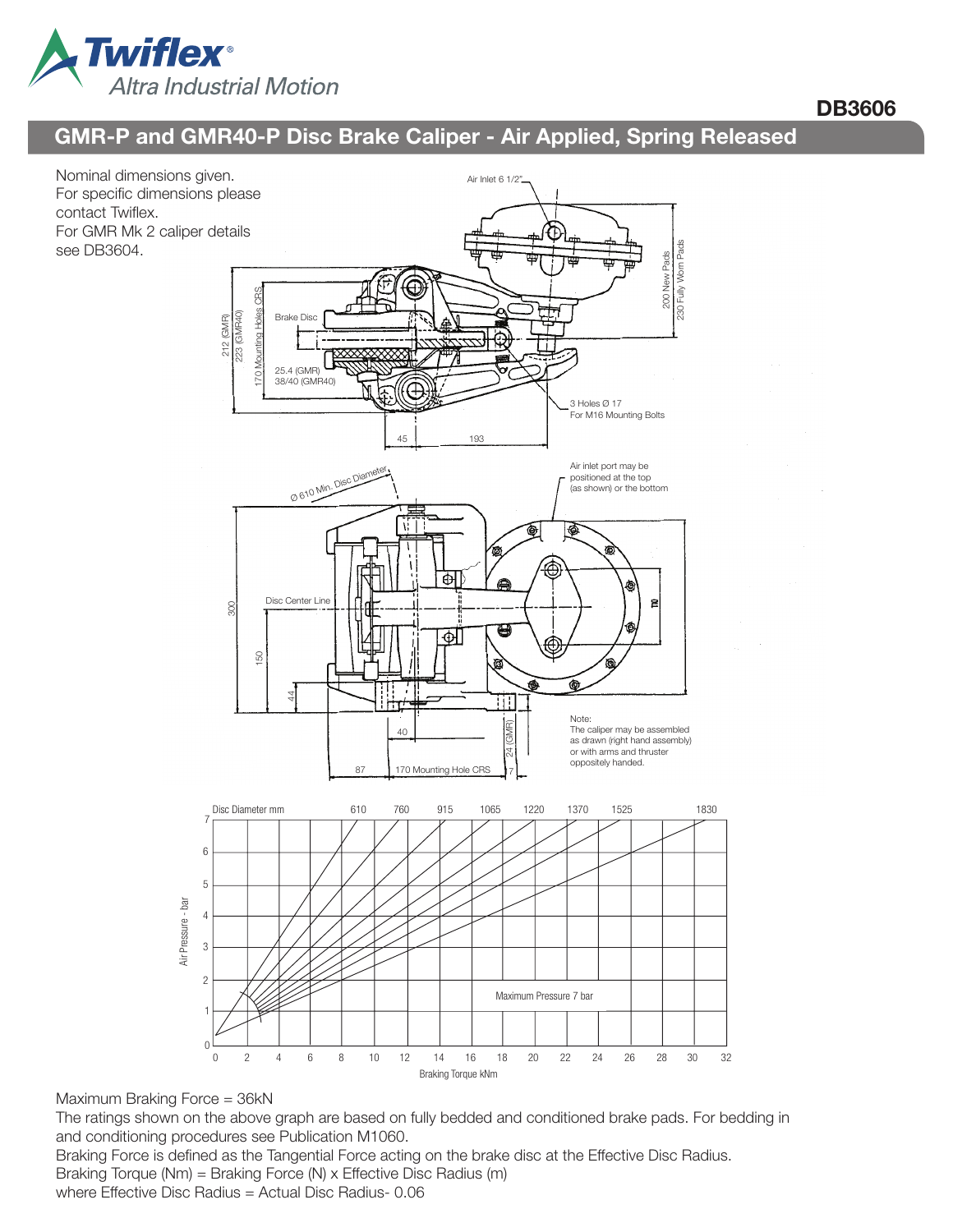GMR-P and GMR40-P Disc Brake Caliper - Air Applied, Spring Released



Thruster Type - P Part No. 7200773

## Maximum Displacement Volume 1.8 l. Weight of Thruster 6.8 kg.

#### Parts List

| <b>Item</b> | <b>Component</b>  | Part No. | Qty.           |
|-------------|-------------------|----------|----------------|
|             | Front Cap         |          |                |
| 2           | Rear Cap          |          |                |
| 3           | Stud              |          | 2              |
| 4           | M16 Nut           |          | 2              |
| 5           | M16 Spring Washer |          | $\overline{2}$ |
| 6           | <b>Wiper Seal</b> | 6000242  |                |
|             |                   |          |                |
| 8           | Pushrod Assembly  |          |                |
| 9           |                   |          |                |
| 10          |                   |          |                |

| <b>Item</b> | <b>Component</b> | Part No. | Qty. |
|-------------|------------------|----------|------|
| 11          | Return Spring    |          |      |
| 12          | Diaphragm        | 8400029  |      |
| 13          | M8 x 35 Bolt     |          | 12   |
| 14          | M8 Nut           |          | 12   |
| 15          | G 1/8 Plug       |          |      |
| 16          | Washer           |          |      |
| 17          |                  |          |      |
| 18          |                  |          |      |
| 19          | Bush             | 1800372  | 2    |
|             |                  |          |      |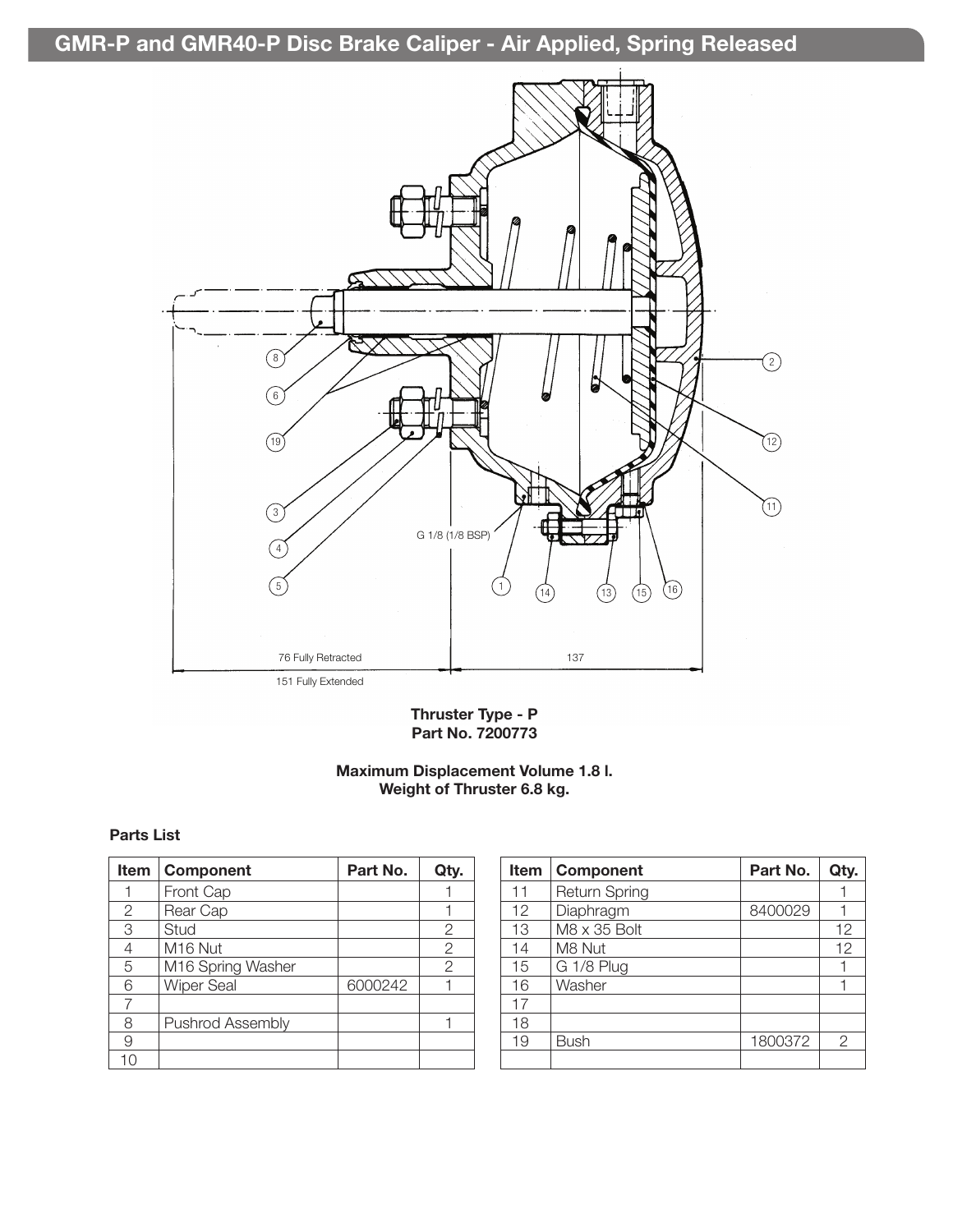#### Installation, Operation and Maintenance

#### 1. Installation

- 1.1 The caliper must be mounted on a suitably rigid support, upon which braking forces of up to 36kN will be imposed.
- 1.2 The caliper should be positioned symmetrically with respect to the disc, as shown on the drawing.
- 1.3 Three fixing bolts are required, M16 grade 8.8. The bolts should be tightened to a torque of 150Nm.
- 1.4 If the caliper is to be mounted on an inclined surface, the caliper should be fitted with adjustable stop screw and bias springs, included in the inclined mounting kit (Part Number 6700458, drawing number A11074).
- 1.5 Calipers are normally supplied assembled 'right-handed', as shown on the drawing, unless otherwise specified.
- 1.6 The thruster is normally supplied separately from the calipe. Nuts, bolts and washers to fit the thruster to the caliper arm are supplied for this purpose and should be tightened to 45Nm torque.
- 1.7 The air inlet connection on the thruster is tapped G 1/2 (1/2" BSP). The air supply should be connected via a<br>length of flexible piping to accomodate the movement during operation. A quick exhuast valve may be fitted i
- 1.8 Control of the brake is effected by a 3 port, 2 position valve with open exhuast. Standard 'Twiflex" controllers, with electrical, pneumatic or hydraulic signalling are available if required.

#### 2. Operation

- 2.1 The brake is applied by the pneumatic pressure and released by the tension springs on the caliper and the internal return spring in the thruster. The braking force is proportional to the applied air pressure. The norma
- 2.4 No adjustments are required to be made to the caliper. Pad wear can be monitored by observing the gap between<br>the lugs on the pad pressure plates and the adjacent machined surfaces on the caliper frame, when the brake<br>

#### 3. Maintenance

#### CALIPER

- 3.1 Ensure that the brake pad and disc remain tree from oil and grease. Clean the disc as require. If the pads become contaminated they should be replaced. Carry out any periodic statutory testing that is required, or otherwise check for satisfactory performance.
- 3.2 Pad replacement is carried out from the rear of the caliper; DO NOT release the spring clips which attach the pressure plates to the caliper arms. With the brake off (retraction screw may be fitted as a safety screw) remove the caliper return springs and the keep plates. If an inclined mounting kit is fitted, remove this also. Withdraw the pads to the rear and lift out. (The hole in the end of the pad retaining plates is provided to assist in withdrawing the pads). Fit the new pads, ensuring that the slotted retaining plate is located around the keep disc on the pressure plate; the pads should slide freely into position. Re-fit the remaining parts. Where an inclined mounting kit is used, the stop screw should be adjusted to give equal clearance at each pad.
- 3.3 The surface of the caliper arm on which the thruster pushrod bears should be kept well greased. The knuckle joints between the caliper arms and the pressure plates should be cleaned occasionally, and a small amount of grease applied; the joints may be levered apart slightly against the pressure of the spring clip. Occasionally, or if caliper is not operating freely, inject a small amount of grease via grease  $\cdot$  nipples to lubricate the pivot pins, then rotate pins to distribute the grease. Any grease exuding past the '0'-rings should be wiped off. The pins may be turned by gripping the knurled end at the top of the caliper.

 After extended (one million operations or three years) use, the pivot pins should be withdrawn, cleaned, replaced and regreased, or replaced if badly worn.

 In order not to damage the 0-ring seals on the pins, use the following procedure. Remove the top circlip, push pin down until the lower circlip and '0'-ring can be removed, then withdraw the pin upwards. To refit, reverse this procedure.